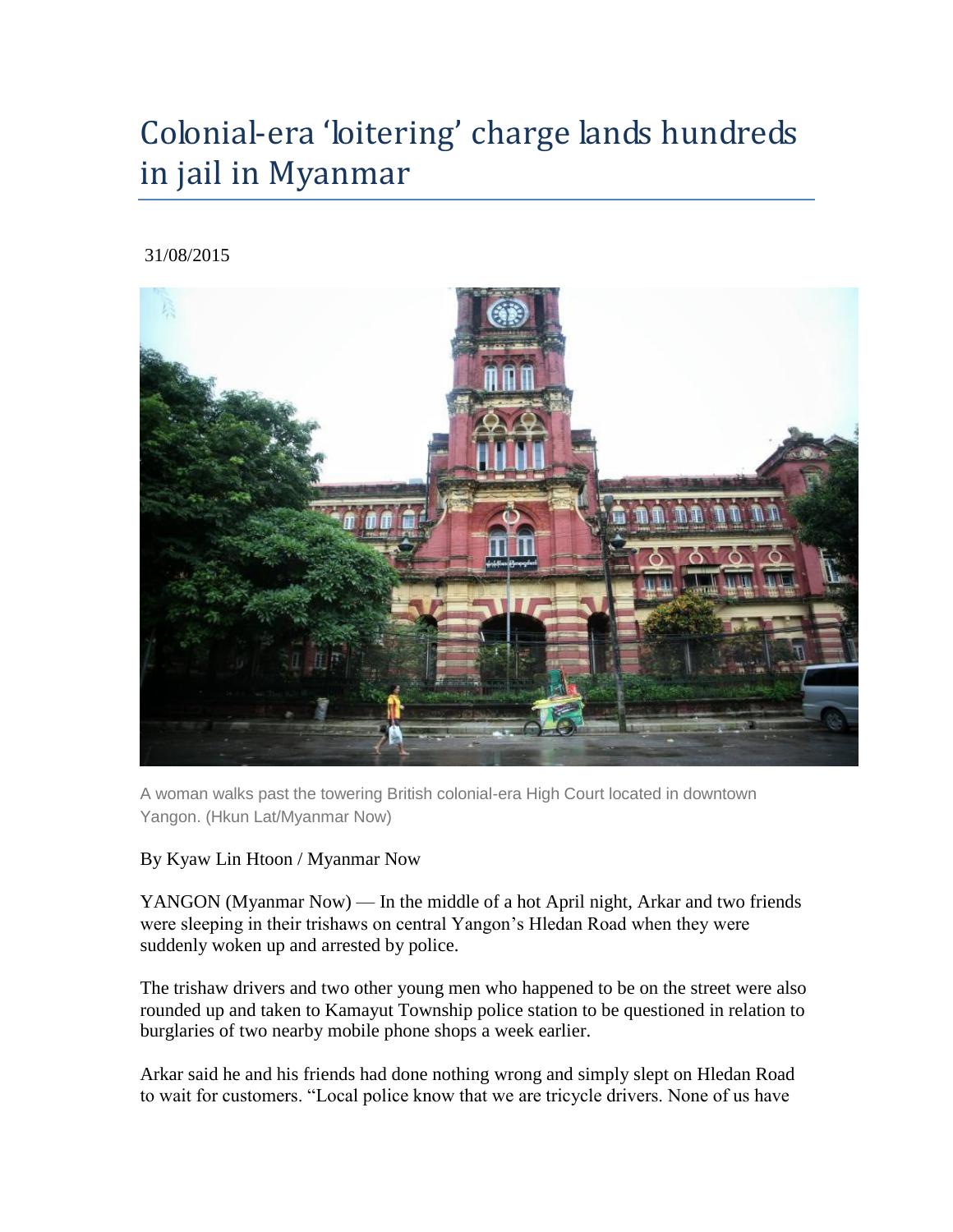the tools to carry out a burglary," said the wiry 25-year-old, whose worn out shirt and faded longyi indicated a life of hardship on Yangon's streets.

Arkar and another 17-year-old man were let go the next day. Neither he, nor the three others, including his friend Mya Oo, were charged for the burglary, but instead accused of "loitering at night," a century-old criminal charge, and held for 15 days in the notorious Insein Prison.

"Mya Oo's wife gave birth to a baby just two or three months before. He was jailed for 15 days for no reason, meanwhile his wife went hungry," Arkar said.

Mya Oo is not alone in having been nabbed off the street and held for a vaguely defined petty crime charge from the British colonial era: Yangon Police headquarters records seen by Myanmar Now indicate that more than 1,300 people in Yangon Region were arrested and sentenced last year under the 1899 Rangoon Police Act's Article 30. Some 400 people were held under the charge during the first five months of 2015.

Police Lt. Thi Thi Myint said, "All of them were sentenced to prison terms."

The charge sets a maximum three-month prison term for "any person found between sunset and sunrise having his face covered" or "any reputed thief found between sunset and sunrise remaining or loitering in any bazaar, street, road, yard, thoroughfare or other place, who is unable to give a satisfactory account of himself."

Nationwide, the 1945 Police Act's Article 35b metes out similar punishment for the same antiquated offence.

Another officer at the station, who spoke on condition of anonymity, defended the widespread use of the charge, saying, "These laws are useful to prevent the occurrence of major crimes."

As Myanmar emerges from decades of military rule, it has been left with many old laws that grant authorities extensive powers to not only target political activists and suspected ethnic insurgents, as is well known, but also to harass ordinary citizens and enter their homes in order to establish social control and keep tabs on the general population, say rights campaigners.

Despite the country's much-lauded democratic reforms of recent years, human rights advocates and opposition lawmakers say parliament and President Thein Sein's nominally civilian government have done little to reform criminal laws that affect the average citizen.

In addition, Myanmar's court system lacks independence after decades under direct army control and there has been little judicial reform since.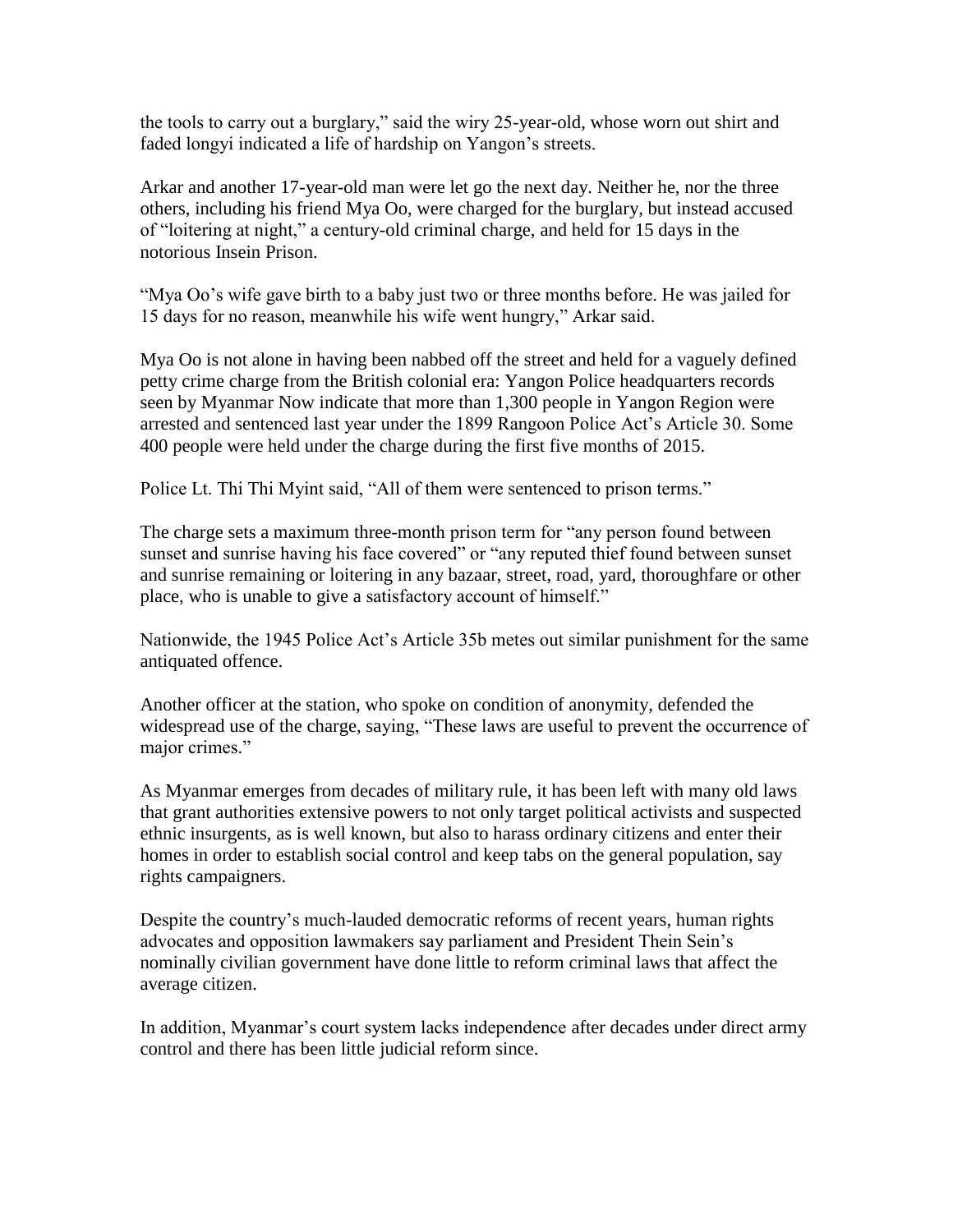With a general election scheduled for Nov. 8, opposition parties hope to gain more power and influence and begin dismantling the stifling judicial legacy of junta rule.

Pe Than, a Lower House lawmaker with the Arakan National Party, said parliament would face a massive task in amending and repealing the outdated laws. "The legislature's work is never done. We need to update these laws at the right moment and more legal experts should be elected to parliament [to expedite the process]," he told Myanmar Now.

### COLONIAL LEGACY

Kyi Myint of the Myanmar Lawyers Network said most Myanmar laws that remain on the books were drawn up by colonial authorities - a massive 13 volumes in total, many of which have not even been translated into Burmese language – and had been intended to support British rule in the country.

The 1950s democratically elected government, which was trying to suppress insurgencies across the country, and the post-1962 military regime kept many authoritarian colonial laws, while both also introduced numerous other restrictive laws that remain in effect, he added.

Ko Ni, a constitutional lawyer advising Aung San Suu Kyi's National League for Democracy, said Thein Sein's transitional term had seen little in the way of broad legal reform due to a lack of cooperation from the ruling Union Solidarity and Development Party and military MPs. "We need to wait for an opportune time to revoke all these undemocratic laws," he said.

Elections may be only 10 weeks away but few political parties have pushed for a debate on the question of law reform.

"The absence of debate is not only unfortunate but also dangerous, because without public involvement, international organisations pushing various, competing law reform projects will persuade government executives on the need for this change or that," said Nick Cheesman, Research Fellow at the Australian National University.

Cheesman, who has written extensively on Myanmar's laws and legal systems, said the discussion of colonial-era laws in Myanmar should include their impact on ordinary citizens accused of criminal behaviour, in addition to their use in repressing political dissent.

"How are provisions like the 'hiding in the dark' sections used to target particular vulnerable communities, like sexual and religious minorities? How do the penal codes and procedures undermine the basic rights of people accused of crimes like theft or loitering or damage to public property?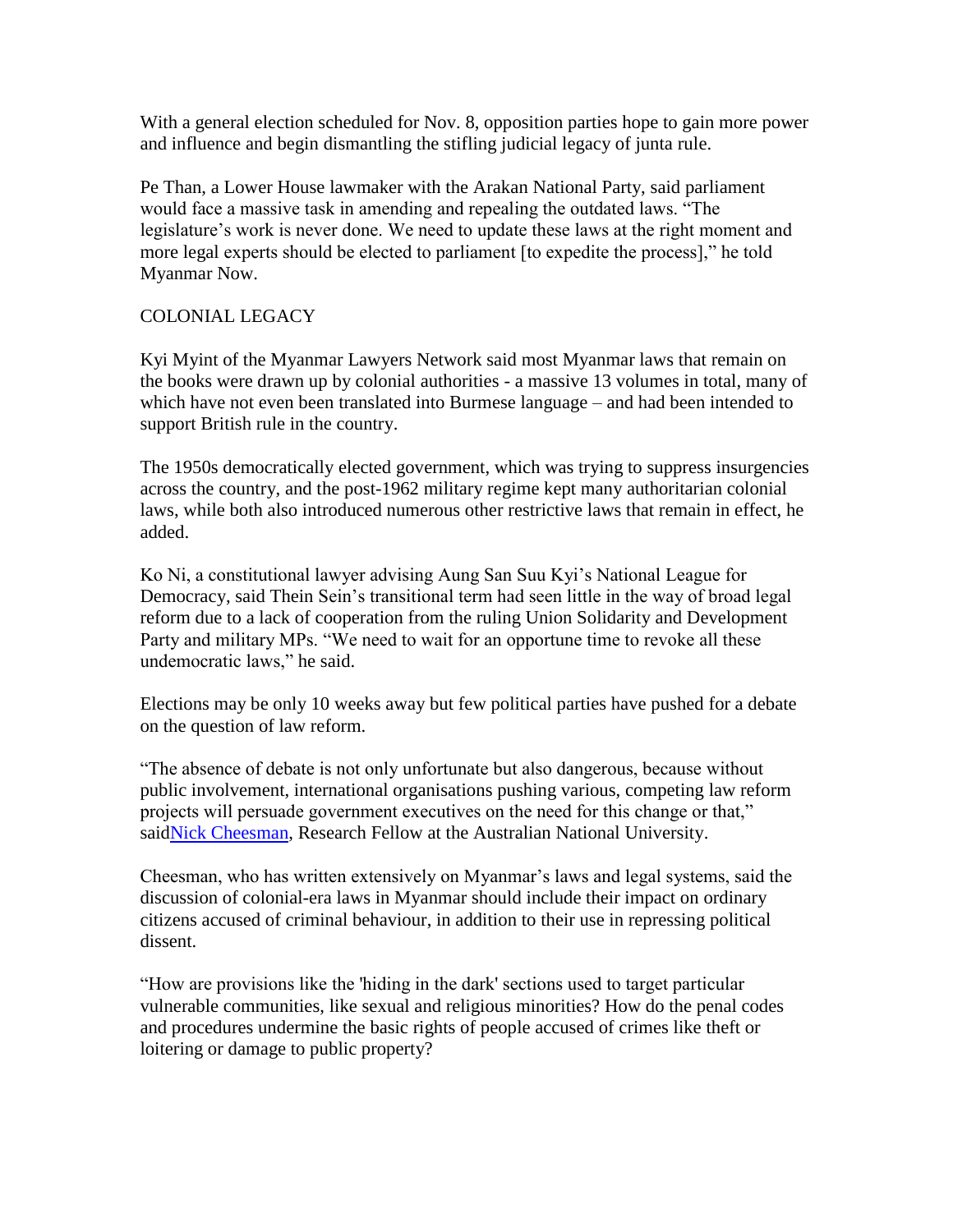"These questions and others like them need to be made much more prominent in political debate," he told Myanmar Now in an email interview.

#### AFFECTING THE POOR AND ACTIVISTS

Another law that affects the rights of the wider Myanmar public and leaves it vulnerable to the whims of authorities is the 2012 Ward or Village Tract Administration Law. The Thein Sein government created it by amalgamating two 1907 laws that required households to register guests staying overnight and seek prior permission from local authorities.

Fortify Rights, a Thailand-based human rights organisation, highlighted [in a report in](http://www.fortifyrights.org/downloads/FR_Midnight_Intrusions_March_2015.pdf)  [March](http://www.fortifyrights.org/downloads/FR_Midnight_Intrusions_March_2015.pdf) how Myanmar officials use the law to carry out nighttime inspections of communities and sometimes to demand bribes from citizens running foul of the law.

The group said: " The guest registration requirement represents a systematic and nationwide breach of privacy, giving the government access to troves of personal data from communities."

The group's research found that "the law is particularly enforced against low-income communities, individuals working with civil societies and political activists."

Like the guest registration requirement, the antiquated "loitering" charge has also been used by authorities to target political activists.

"Unfortunately, it is too late to repeal or reform these laws before the November elections," said Matthew Bugher, a lawyer and researcher for Fortify Rights. "Nevertheless, the government can bolster the legitimacy of the polls by halting the use of these laws to target activists and political opponents in the coming months."

Land rights lawyer Phoe Phyu recalled how in 2009, after a long day of visiting local farmers in central Myanmar's Magwe Region, he sought a place to stay but was turned away by local guesthouses and had to resort to sleeping rough along the banks of the Irrawaddy River.

As darkness fell, police officers - who had instructed guesthouses not to accept him suddenly appeared and arrested him for loitering after sunset.

Phoe Phyu was later sentenced to five years in prison on different charges by the thenmilitary regime, but he said the 1945 Police Act had been used to arbitrarily detain him. "As authorities wanted to prohibit me from advocating for farmers who were losing their land they just arrested me without proper grounds," he told Myanmar Now during an interview at his Yangon office.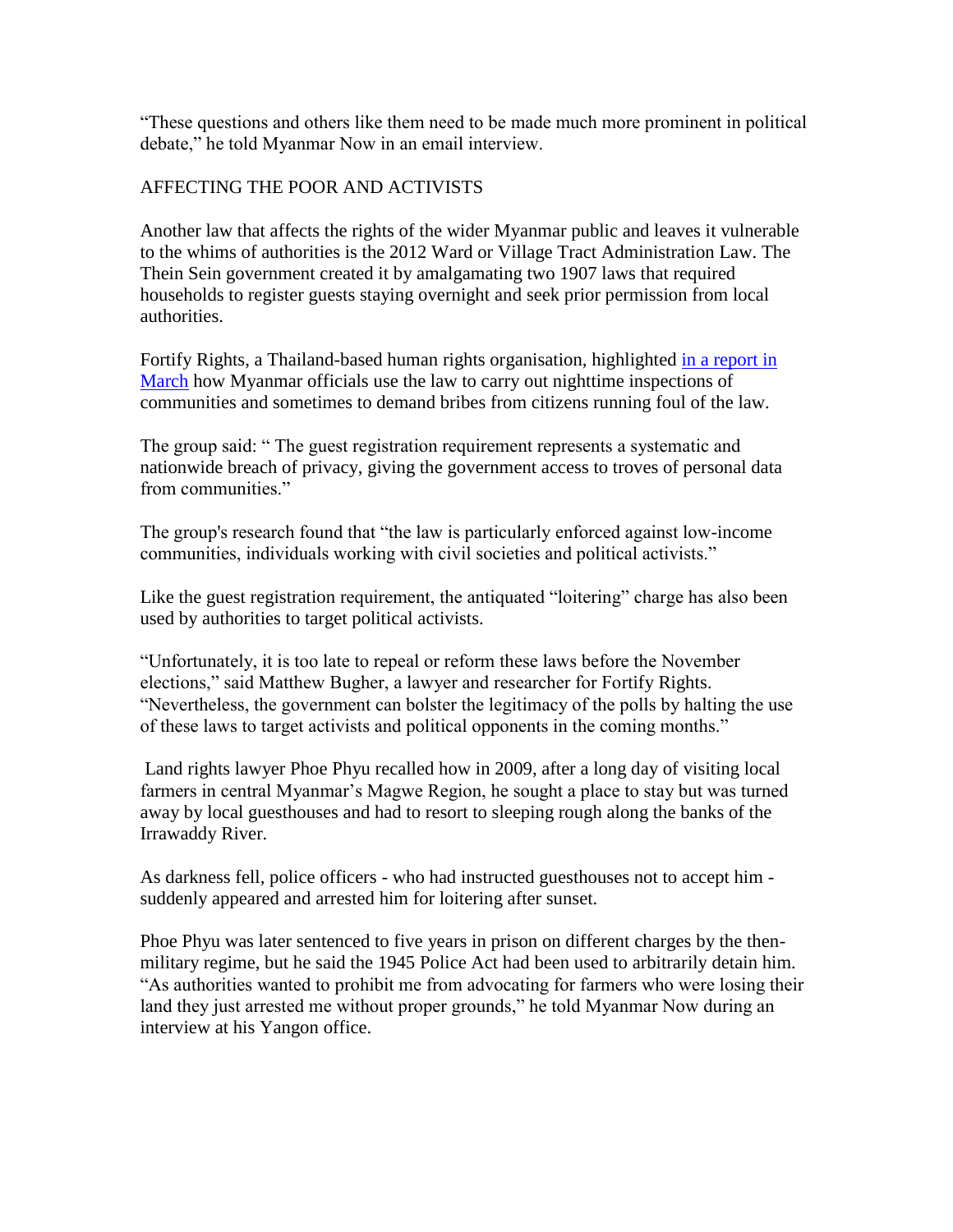Looking over at his book shelf with a broad selection of Myanmar's laws, Phoe Phyu said he had little hope that outdated, restrictive legislation would improve as long as an armylinked elite remained in power.

"Newly amended laws are again favouring government management and administrative sectors, they are tantamount to obstructing and oppressing the civil rights of the people," he said.

(Editing by Paul Vrieze and Ros Russell)

# On Yangon's sprawling outskirts, slum dwellers fear forced eviction

14/09/2015



A squatter settlement in Hlaing Thar Yar township in Yangon which sees regular flooding during monsoon. (Photo: Hkun Lat /Myanmar Now.)

### By Htet Khaung Linn

YANGON (Myanmar Now) - In late May, Ma Thida moved with her two children to Thalabaung Village, a dirt poor slum in Mingaladon Township on Yangon's northern outskirts, where she built a small wood-and-thatch hut so they could live without having to pay rent.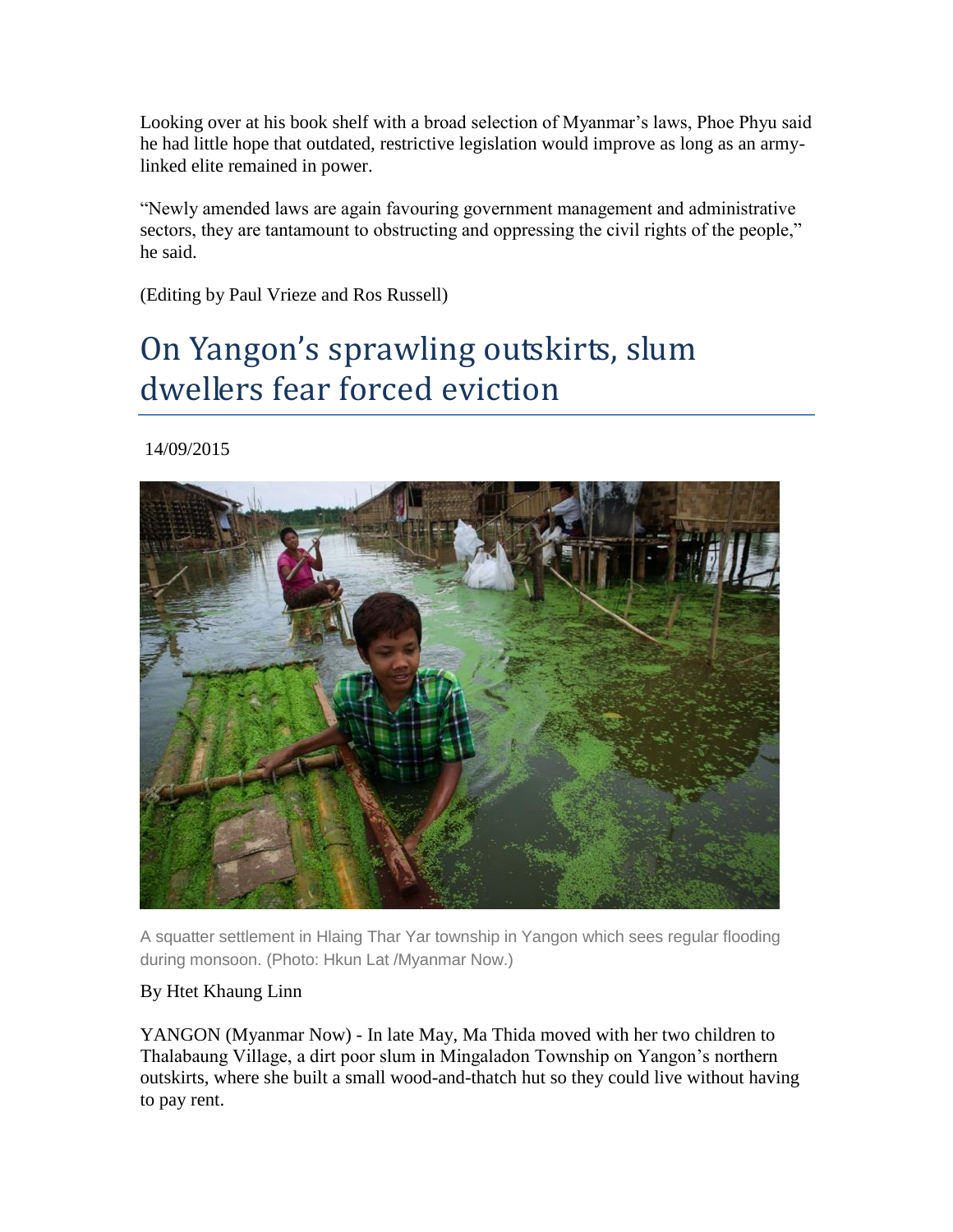But only five days later, on June 3, all her efforts were undone when dozens of thuggishlooking men carrying bamboo rods stormed the area at dawn and razed the rickety shelters and vegetable plots of the roughly 500 slum dwellers.

Ma Thida, 32, recounted: "I lost consciousness for a moment when I was pushed to the ground by the attackers. When I regained consciousness my house had totally collapsed.

"This is just a grazing ground for animals. People squatted and built bamboo houses early this year… But then, more than a hundred homes disappeared within four days," she told Myanmar Now.

Ma Thida is one of an estimated 200,000 people who have sought cheap housing in unregulated shanty settlements on the fringes of Myanmar's largest city, according to Yangon Region authorities, who classify them as "illegal squatters" living on government land, farmland, in industrial zones, and along railway tracks.

Most are impoverished farmers from the surrounding Ayeyarwaddy Delta who have moved to seek a better future in the city; many come from communities devastated by Cyclone Nargis in 2008. Rising rent rates in Yangon have left them with few options but to squat.

Land disputes have increased dramatically since 2011, when a semi-civilian, reformist government took power after half a century of military rule, Human Rights Watch said in a report last month.

In a country where around two thirds of the labour force is engaged in agriculture or depends on it for income, political parties, in both urban and rural areas, are campaigning strongly on land issues ahead of elections on Nov. 8.

### DEVELOPMENT DRIVES FORCED SLUM CLEARANCE

In recent years, many slum residents have found themselves under increasing pressure from local authorities that have been supporting large-scale residential and industrial development on Yangon's periphery.

Such projects have expanded rapidly on the back of strong economic growth and a real estate boom in the port city of some 5.5 million, triggered by the reform measures of President Thein Sein's quasi-civilian government.

The problem is not new - a 2007 report by the Internal Displacement Monitoring Centre estimated some 47,800 squatters were evicted in Yangon by the former junta between 1988 and 2006 - but it seems to have grown in scale.

Since 2012, there have been at least half a dozen large-scale forcible evictions in Yangon, involving several thousand slum dwellers and attacks by plainclothes thugs and security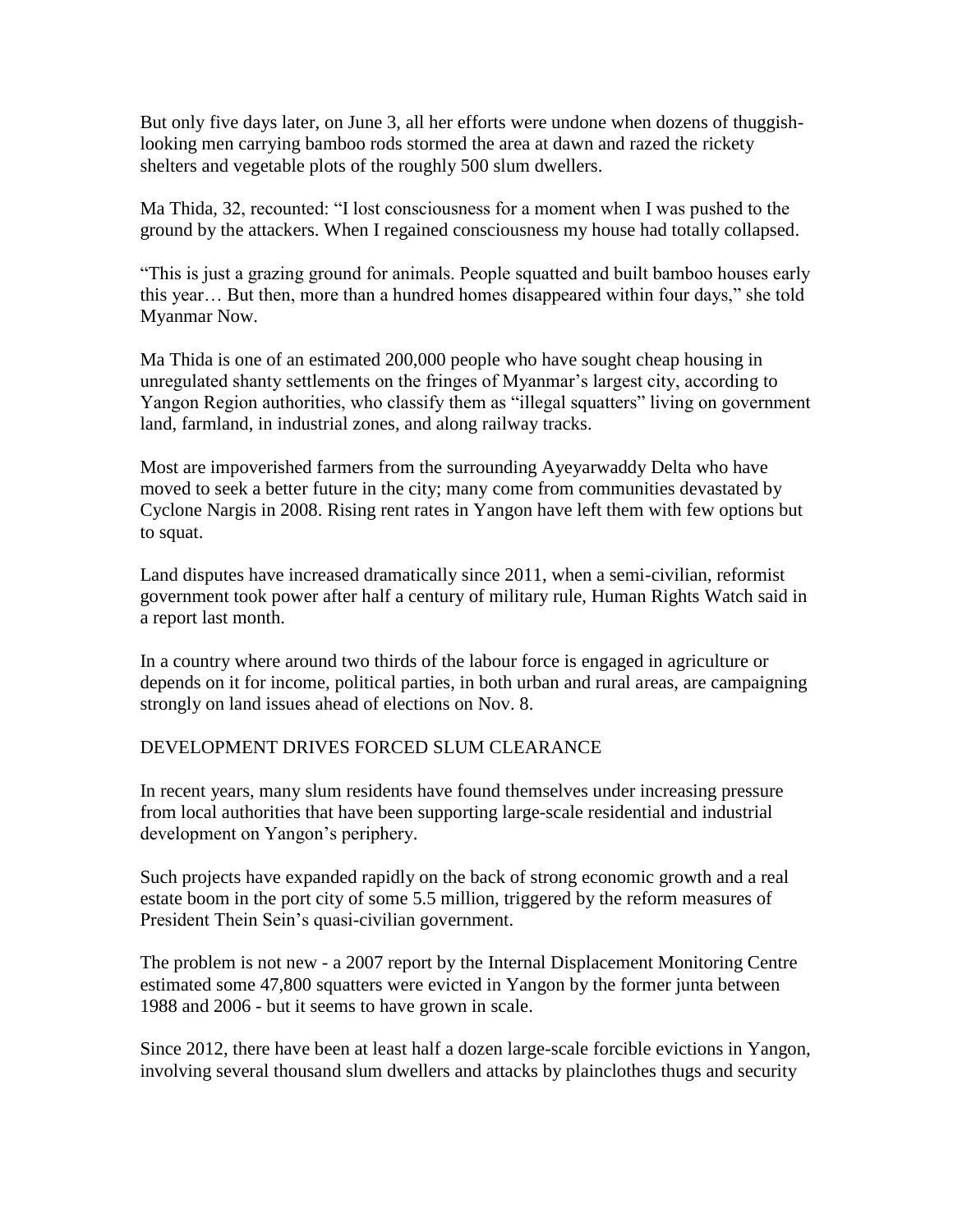forces, according to local media reports. Violent evictions have also been reported in Mandalay and in the capital Naypyitaw.

Former residents of Thalabaung Village say they first settled in the area some five years ago. They told Myanmar Now their homes were raided by thugs who were being coordinated by the police.

A Mingaladon Township administrator, who spoke on condition of anonymity, said the eviction had been a "preemptive measure" to clear the land - which officially belongs to the ministry of livestock and fisheries - for an unspecified industrial project.

The site is located near the Tiger Beer brewery, operated under a license owned by an army-run company, and locals believe their huts were torn down to make way for an expansion of the plant.

A Yangon Region police colonel said authorities had no choice but to use force to clear slums as residents often resisted orders to vacate the areas.

"We don't want to use force against ordinary people. However, we sometimes have to defend ourselves [during evictions]. If they observed the advance instructions clashes would not occur," said the officer, who declined to be named as he was not authorised to speak to the media.

He denied police made use of plainclothes vigilantes, but added that evictions were often carried out following requests by companies seeking to develop the areas.

Nay Linn is a parliament lawmaker for the National Unity Party representing Yangon's Hlaing Thayar Township, an industrial area where bamboo settlements with no electricity or piped water have sprung up in the shadow of factories. He said authorities were using excessive force during evictions.

"When squatters' houses are to be removed or demolished they should be given a certain amount of time to prepare to leave," he said. "[But now] authorities or companies are using force to quickly remove them."

#### NO LEGAL PROTECTION

Thein Lwin left his village in the Ayeyarwady Delta two years ago to work in a brick factory where he was given accommodation in the workers' quarters on the factory premises. But the job didn't last long, and after he left he was forced to live in three slums in Hlaing Thayar, on Yangon's western edge, as one by one they were cleared.

"I rented [cheap] houses in Hlaing Thayar, but some guys came to these areas and kicked me out - I have had to move three times," he told Myanmar Now.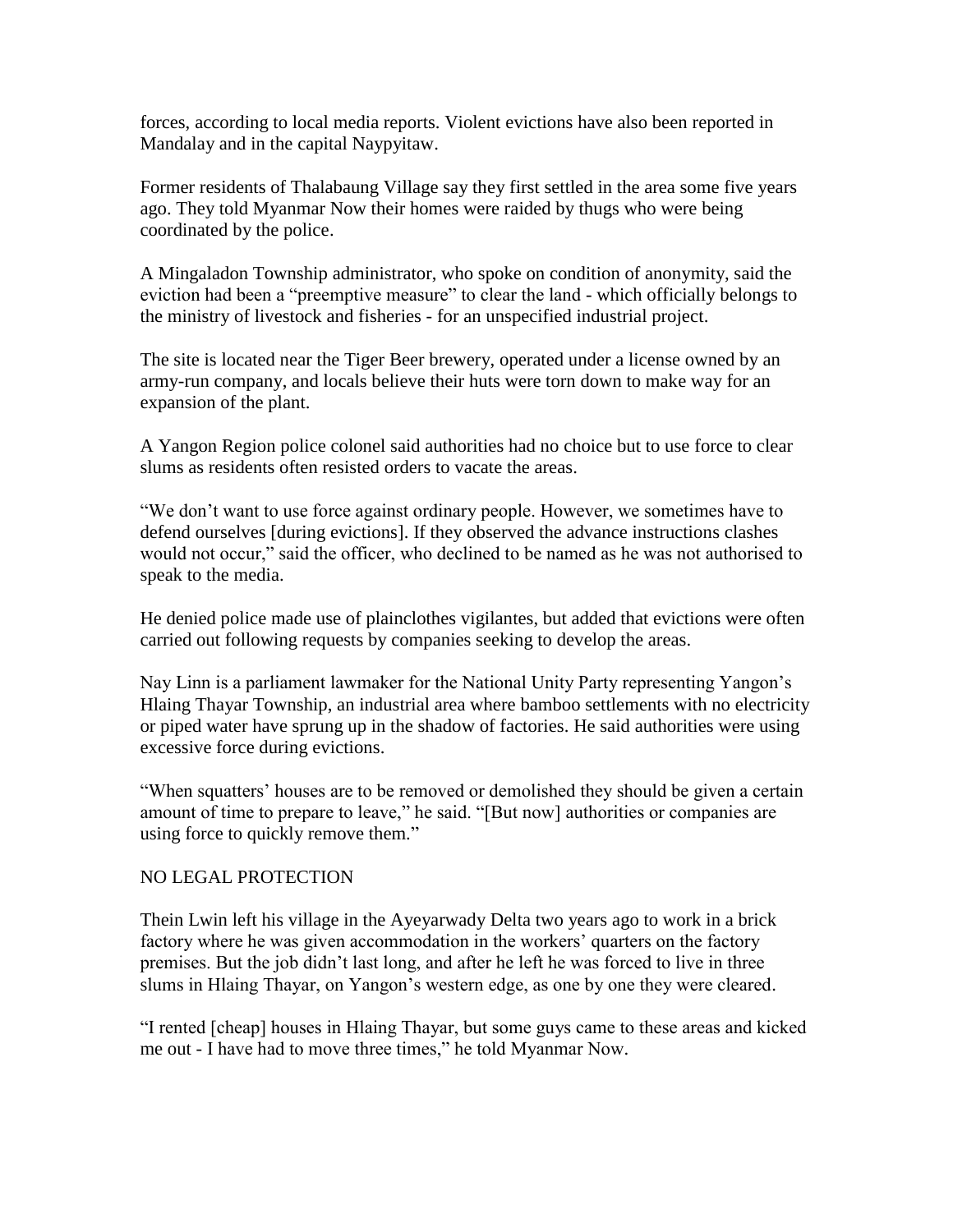All across Myanmar, there has been an increase in pressure on land in recent years and rural communities have fought against expanding agro-industrial plantations growing sugarcane and rubber.

In some cases communities have also tried to reclaim land confiscated by the former military regime - a parliamentary inquiry estimated in 2013 that the junta had [forcibly](http://www.irrawaddy.org/human-rights/military-involved-in-massive-land-grabs-parliamentary-report.html)  [seized about 250,000 acres](http://www.irrawaddy.org/human-rights/military-involved-in-massive-land-grabs-parliamentary-report.html) of farmland during its rule.

Myanmar's land laws provide little protection for farmers, as officially all land is owned by the government. Residents of city slums have an even flimsier legal safety net. Authorities often bring criminal charges of trespassing against squatters who resist eviction, said Phoe Phyu, a well-known land rights lawyer.

"Myanmar has no existing law that protects the squatters," he said, adding that residents must apply for a permit to be allowed to stay on any piece of land, even if its ownership unclear - something most are unaware of.

#### FEW CHEAP HOUSING OPTIONS

Yangon and other cities in Myanmar are expected to grow rapidly in the coming years and rural-to-urban migration is likely to increase, but Yangon already suffers from a shortage of low-cost housing.

Tin Win, Yangon Region's former minister for border affairs, said regional authorities are spending \$20 million to develop low-rent housing projects in North and South Dagon and Hlaing Thayar townships, to help meet the growing demand.

"We will select the squatters who actually do not have any house and will lease them apartments... We are hopeful we can address the squatter problem," he told Myanmar Now.

But real estate agents said not enough was being done to address the housing shortage, while Yangon's property boom of recent years has driven up rent rates across the city, fuelling the growth of bamboo shanty towns.

"Few people care about the squatters. When some industrial zones emerge and land prices increase the land owners try to forcibly remove them," said Than Oo, managing director of Mandine real estate agency.

As the election approaches, the first in decades to be contested by all main parties, Nay Linn, the Hlaing Thayar lawmaker, said unscrupulous politicians and phony brokers were tricking residents into believing they could gain tenure over their land in return for party support or cash payments.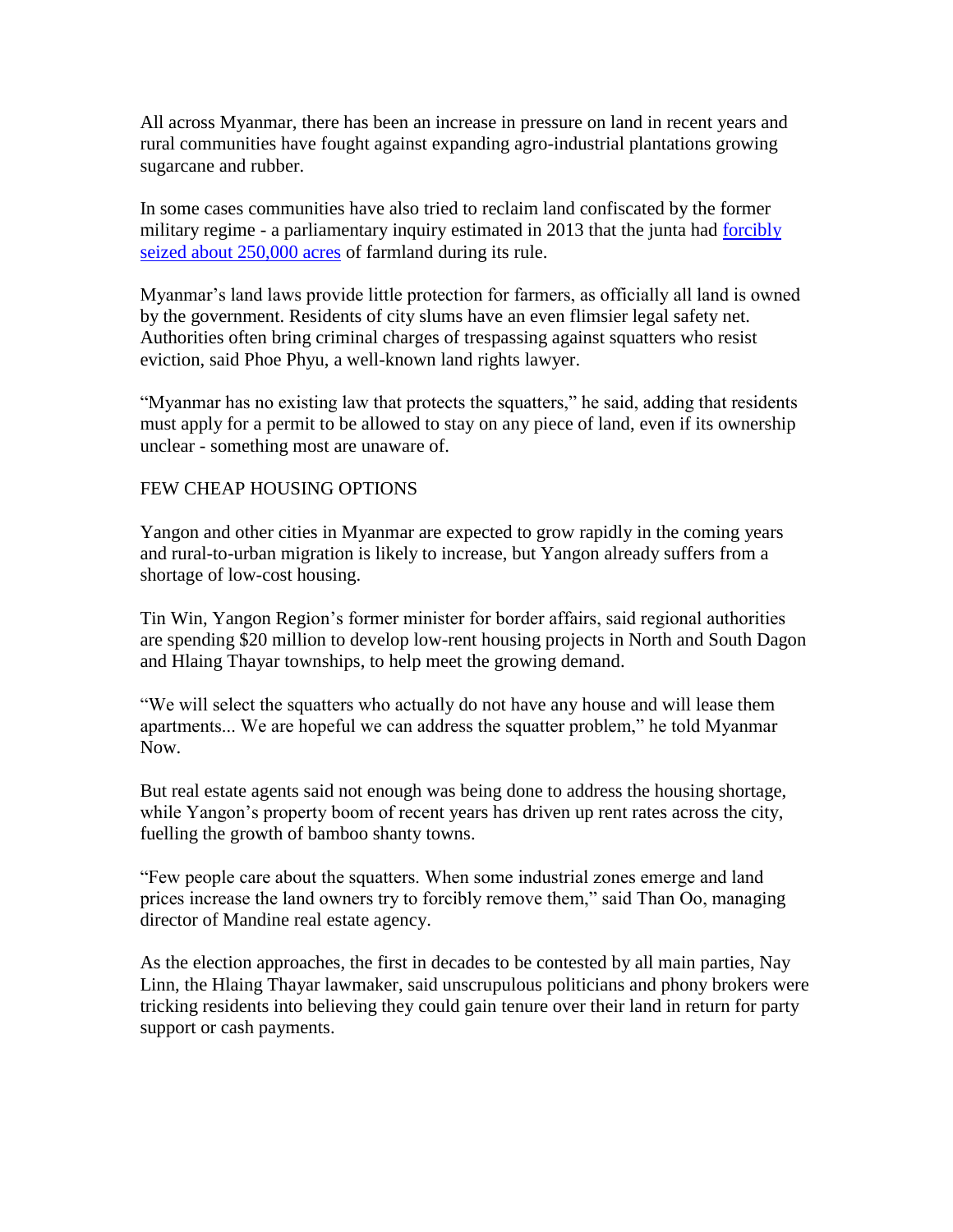"There are over 150,000 households in Hlaing Thayar Township, among them there are both the homeless and cheats," he said. "Certain political parties persuade the squatters to become party members with promises of legal settlement."

Ma Thida, evicted from Thalabaung Village with her children, said authorities should consider the plight of slum dwellers and offer them opportunities to live legally without the constant fear of eviction.

Her family has been torn apart. She is now back in Bago, a town 96 km north of Yangon, but her two school-going children are at an acquaintance's house near the slum where they could continue their schooling. Her husband is sleeping at his workplace - a factory in Yangon.

"Forced removal of squatters cannot solve the problem," she said. "They will just move to another place and the same problem will happen again."

(Editing by Paul Vreize and Ros Russell)

# As polls near, attacks in Mon State raise fears of communal violence

04/11/2015



Nyein Htwe, a 25-year-old Muslim from Yangon who was visiting family in Mawlamyine when he was attacked on Sept. 26 by a group of men. (PHOTO:- Myanmar Now/Phyo Thiha Cho)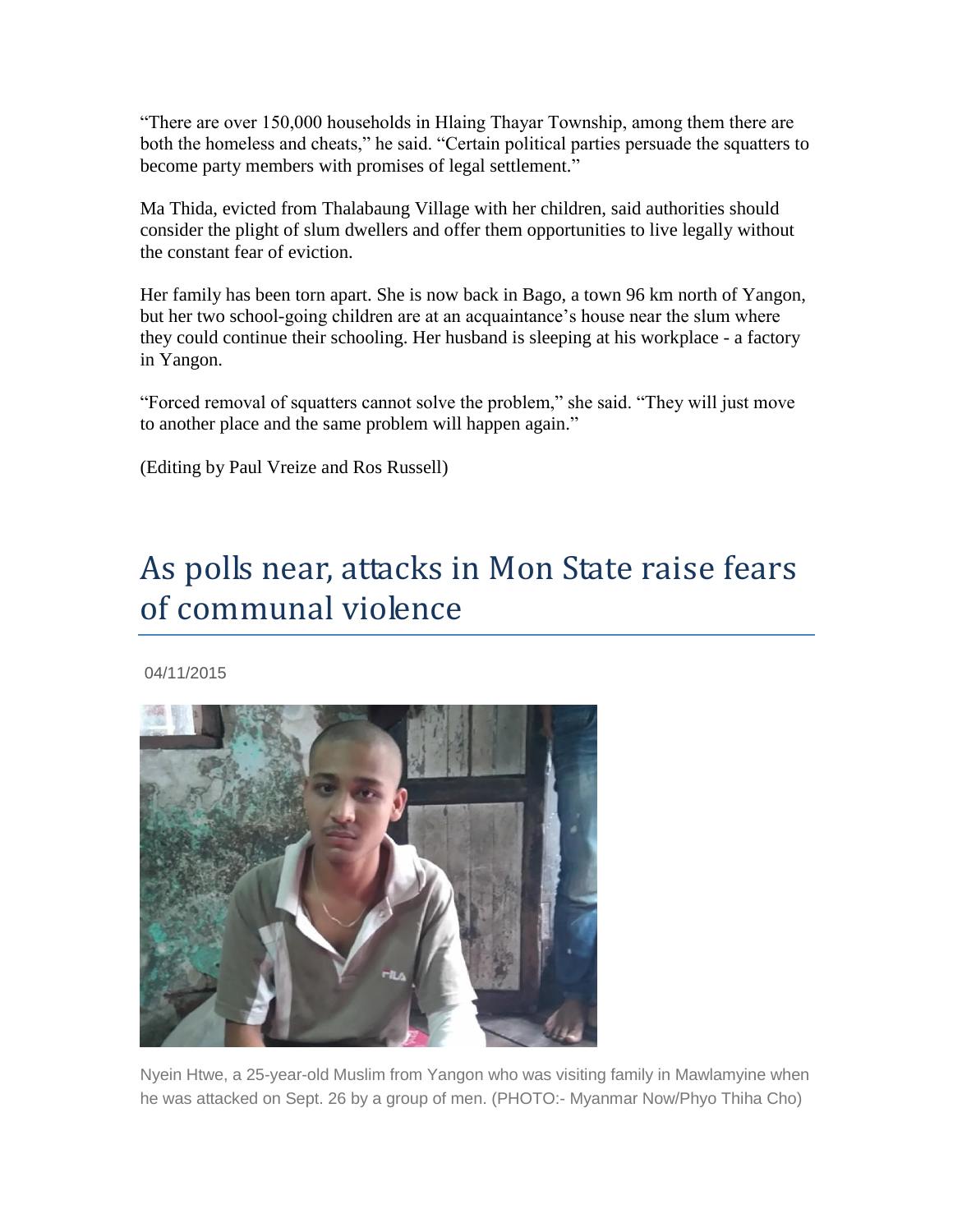#### By Phyo Thiha Cho

MAWLAMYINE, Myanmar (Myanmar Now) - Several unexplained night-time attacks on members of different religious communities in Mawlamyine have put the Mon State capital on edge in recent weeks. Community leaders fear the attacks are attempts to foment inter-communal tensions here in the run up to Myanmar's Nov. 8 polls.

One victim, Paung Paung, a Hindu resident in his early 20s, said he and his two brothers had watched a football game at a teashop on Sept. 26 and were walking home on the city's Strand Road when some men suddenly assaulted them.

"They called us 'Kalar sons of bitches' and beat us. We said we are Hindus and not Muslims, but they wouldn't listen," he told Myanmar Now, using a Burmese derogatory term for people of South Asian descent. He ended up with a large gash on his head that required 20 stitches.

"These are not ordinary local gangs that sometimes fight on Strand Road; they seemed well-organised," Paung Paung said.

On the same night, Nyein Htwe , a 25-year-old Muslim from Yangon who was visiting family in Mawlamyine, drove past Zegyo Market with a friend when their way was blocked by a motorbike.

"Then, some 20 men on 10 motorbikes attacked us from behind with swords, nunchucks and iron pipes while swearing at us. I had never seen them before," he recounted. He was beaten unconscious but heard the attackers tell his Buddhist friends who were driving behind him: "Keep away if you're Buddhists; we only beat up Kalars." Nyein Htwe is recovering from a broken hand, while his friend sustained head injuries.

Simmering tension between Myanmar's majority Buddhists and minority Muslims have been heightened during the election campaign. Critics say some political parties have openly courted the radical, Buddhist monk-led Ma Ba Tha movement in an attempt to win votes.

### 'A GROUP IS TRYING TO PROVOKE COMMUNAL CONFLICT'

It is not only those appearing of South Asian descent who have come under attack. Early in October, an unknown group of men fought with a group of around 10 students who were drinking at night along the Thanlwin River, which runs through Mawlamyine.

Min Han Talamon, chairman of the Mawlamyine University student union, visited a hospitalised victim. "These people threw stones at the youths, provoking them. When a fight ensued, about 30 more people arrived, wielding nunchucks, sticks and swords. They then left on motorcycles," he said.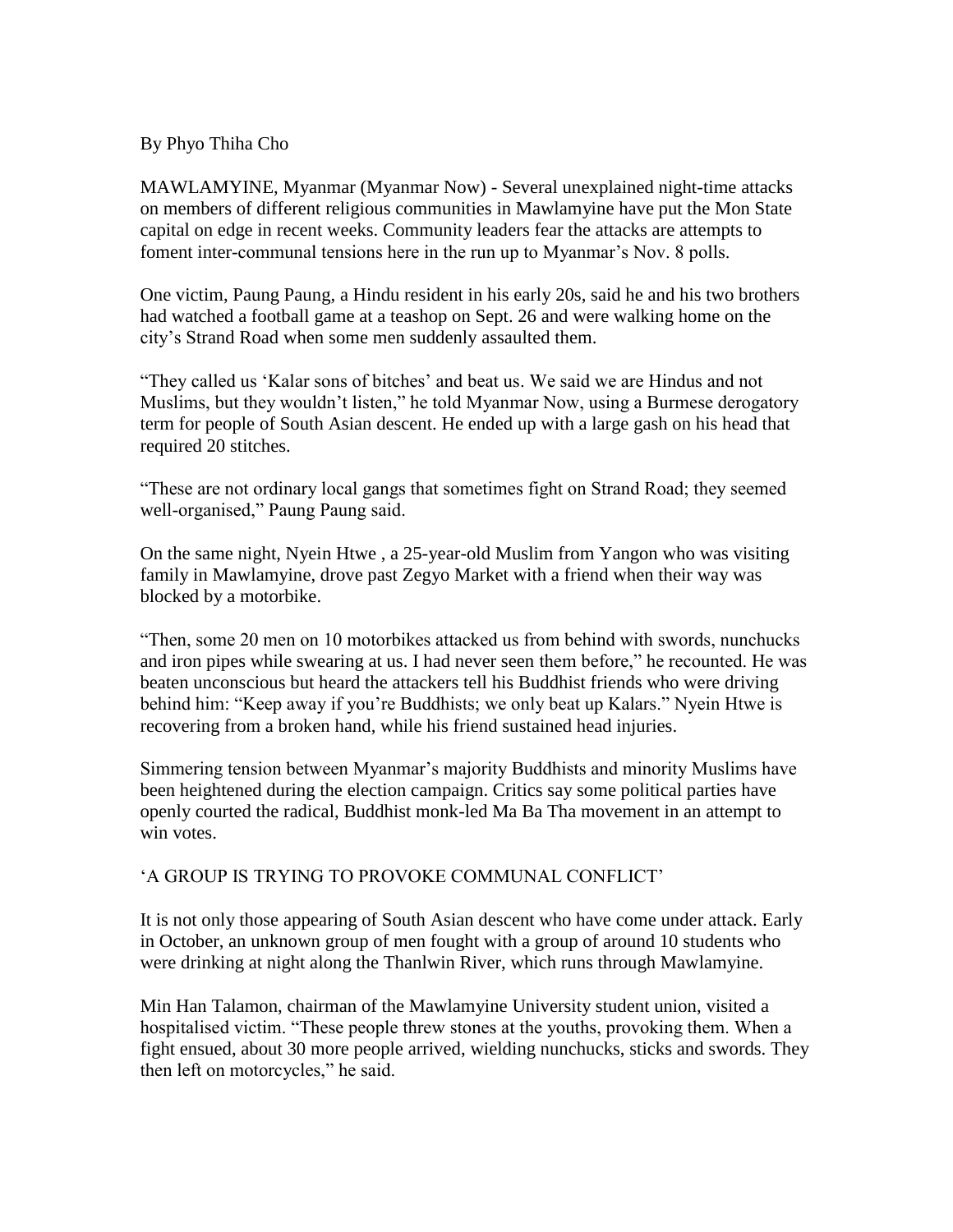"A Muslim was beaten up on Eid (festival). Then the next day, Buddhists were attacked. So Muslim and Buddhist residents in the city suspect that a group is trying to provoke communal conflicts," he said.

Zin Myo, a local musician, was beaten up on Oct. 22 in a separate incident by an attacker who was apprehended by local residents. "At the ward administration office he said he thought I was a Kalar, and that's why he beat me. He also asked to phone someone from Ma Ba Tha, but he did not say that when we were at the police station," said Zin Myo, who is of mixed Burmese and Indian descent.

Aung Ko Ko, Programme Director the Centre of Youth and Social Harmony, a local inter-faith organisation, said: "These are systematic actions. There are suspicions that some wealthy and influential people may be supporting these groups."

### A MA BA THA CENTRE IN A DIVERSE CITY

Mawlamyine, a city of some 300,000 residents, has long had an ethnically and religiously mixed population. The old colonial-era town centre is home to a large population of Muslims and Hindus, who live alongside Buddhist Burmese and ethnic Mon majority.

The town is also a stronghold of the nationalist Buddhist Ma Ba Tha movement and monasteries that are home to some leading firebrand monks such as Vimala Buddhi, Ma Ba Tha's general secretary.

The groups have been fanning anti-Muslim sentiment and are openly supportive of the ruling party during the current election campaign.

Since 2012, parts of western and central Myanmar have experienced bouts of communal violence between Buddhists and the Muslim minority, which represents around 5 percent of the country's 51 million population. Thousands of people, mainly Muslims, were displaced by the violence.

Mawlamyine, despite the presence of Buddhist radicals, has avoided unrest so far, but Ma Ba Tha monks have become increasingly vocal, while some political parties have courted them for support, heightening sectarian tensions.

In recent weeks, Ma Ba Tha held a large rally in the city to celebrate passage of the four 'Race and Religion Protection' laws. Local members of the ruling Union Solidarity and Development Party [attended the event.](http://www.myanmar-now.org/news/i/?id=4a6d8fc5-3984-4920-b164-564fadd28ba5)

On Oct. 12, the National Development Party - a new, well-funded party of former presidential advisor Nay Zin Latt - [held a campaign rally](http://www.myanmar-now.org/news/i/?id=2de3e054-e65b-4c02-ac8c-98a259438815) in the city with dozens of radical monks in attendance. His speech echoed their message and called for "safeguarding and protecting our race and religion."

COMMUNAL LEADERS MAINTAIN HARMONY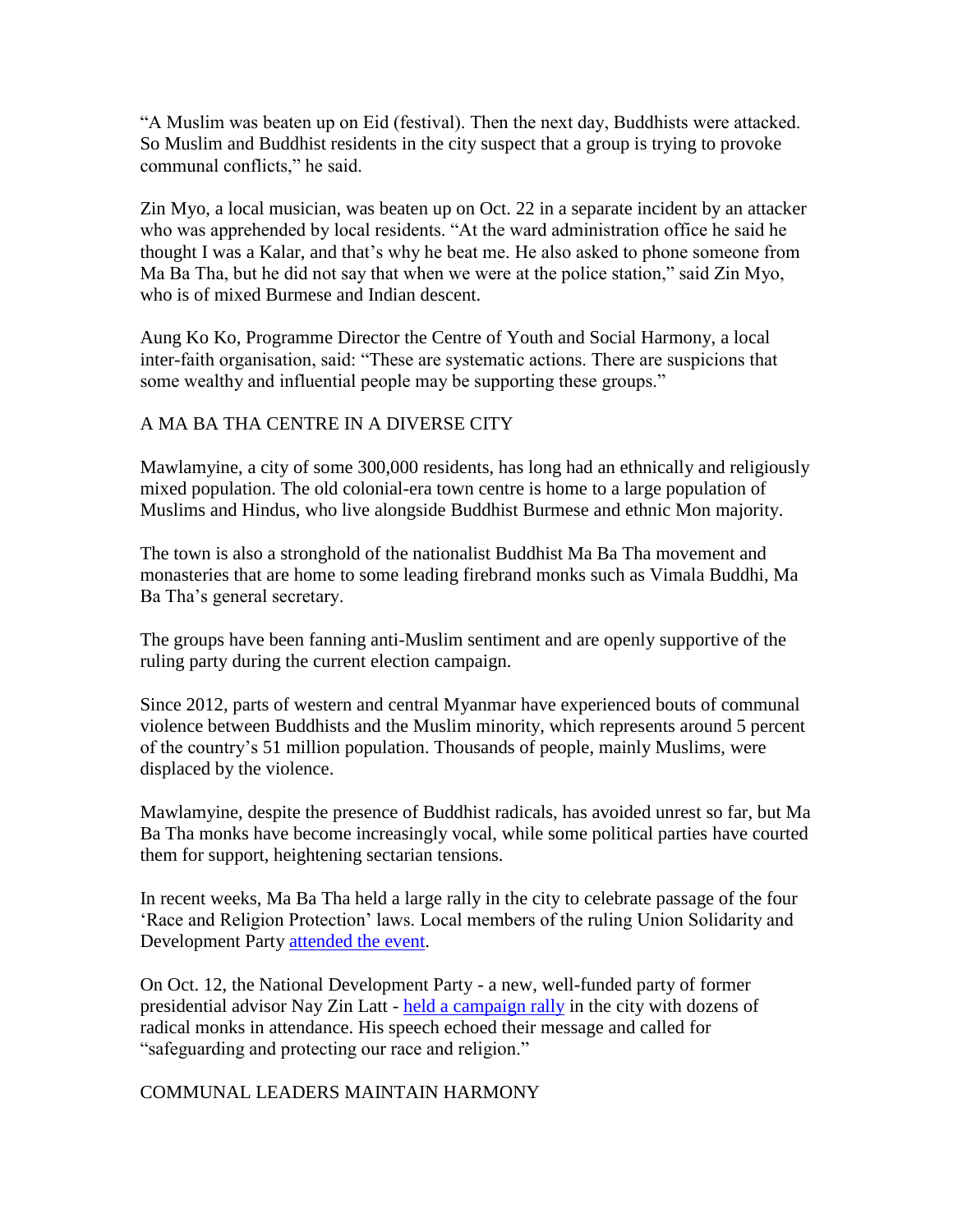In previous instances of communal violence in Myanmar, authorities have been accused of doing too little to prevent outbreaks of unrest.

Paung Paung said he tried to file a complaint over the attack on him at Mawlamyine Police Station, but officers refused to accept it. "Police were on duty that day. Why did they refuse my complaint? Did they know in advance an attack was going to happen?" he asked.

An officer in-charge at the station, who declined to be named, said authorities were taking appropriate measures to deal with the incidents.

"We have got some sort of information and are taking security measures to prevent communal violence," he said, while denying that the police had refused to investigate Paung Paung's complaint.

Ohn Taung, the 80-year-old patron of the Mon State Islamic Council, said he believes Mawlamyine has been spared large-scale communal violence because community leaders have worked hard to maintain harmony.

"In the past, when religious conflicts were likely to break out, we invited Buddhist monks and sought their advice to prevent chaos, so we could maintain peaceful co-existence among different religions," he said. "We plan to hold discussions with Ma Ba Tha at an opportune time."

Ohn Taung added, "It's important to see all people who were born here, live here and will die here, as citizens and humans."

(Editing by Paul Vrieze and Ros Russell)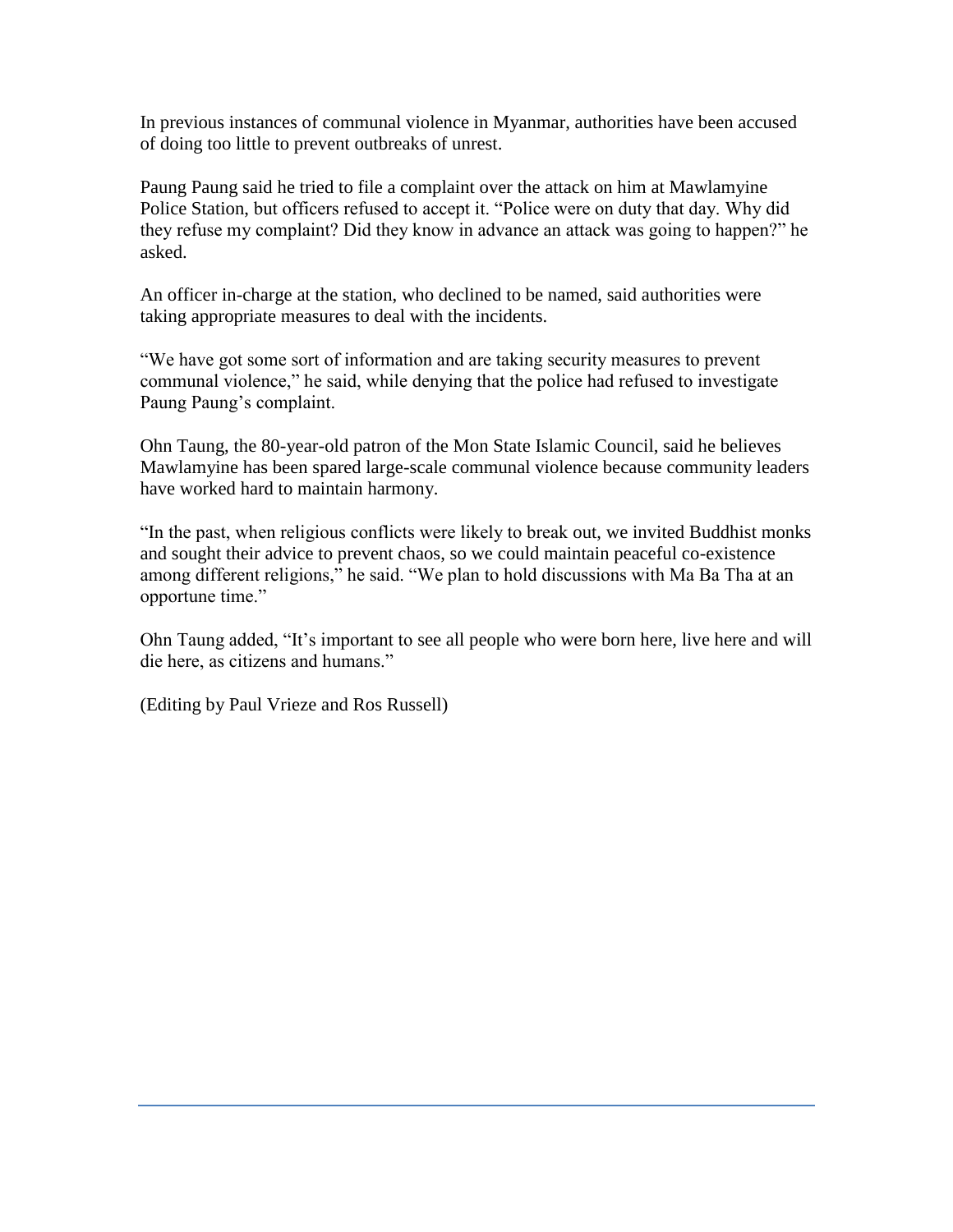# Will there be any Muslim MPs in Myanmar's Parliament?

### 16/10/2015



A group of Burmese Muslims making prayers in a mosque in Mandalay. (Photo: Myanmar Now)

### **By Swe Win/Myanmar Now**

YANGON (Myanmar Now) – On Nov. 8, Myanmar will go to the polls in what has been billed as the first free and fair parliamentary election in 25 years, yet the marginalisation of the Muslim community has left local and international observers concerned about how democratic the vote will be.

Of the more than 6,000 candidates running in the elections, the overwhelming majority of them are Buddhist, and only 28 are Muslim, representing just 0.5 percent of candidates, according to the final list of candidates released by the Union Election Commission (UEC).

Muslims make up about 5 percent of the country's predominantly Buddhist population.

The UEC has rejected more than a hundred would-be candidates, mostly Muslims, stating that their parents were not recognised as citizens yet at the time of the candidates' birth, meaning their candidacy would be in violation of the Elections Law.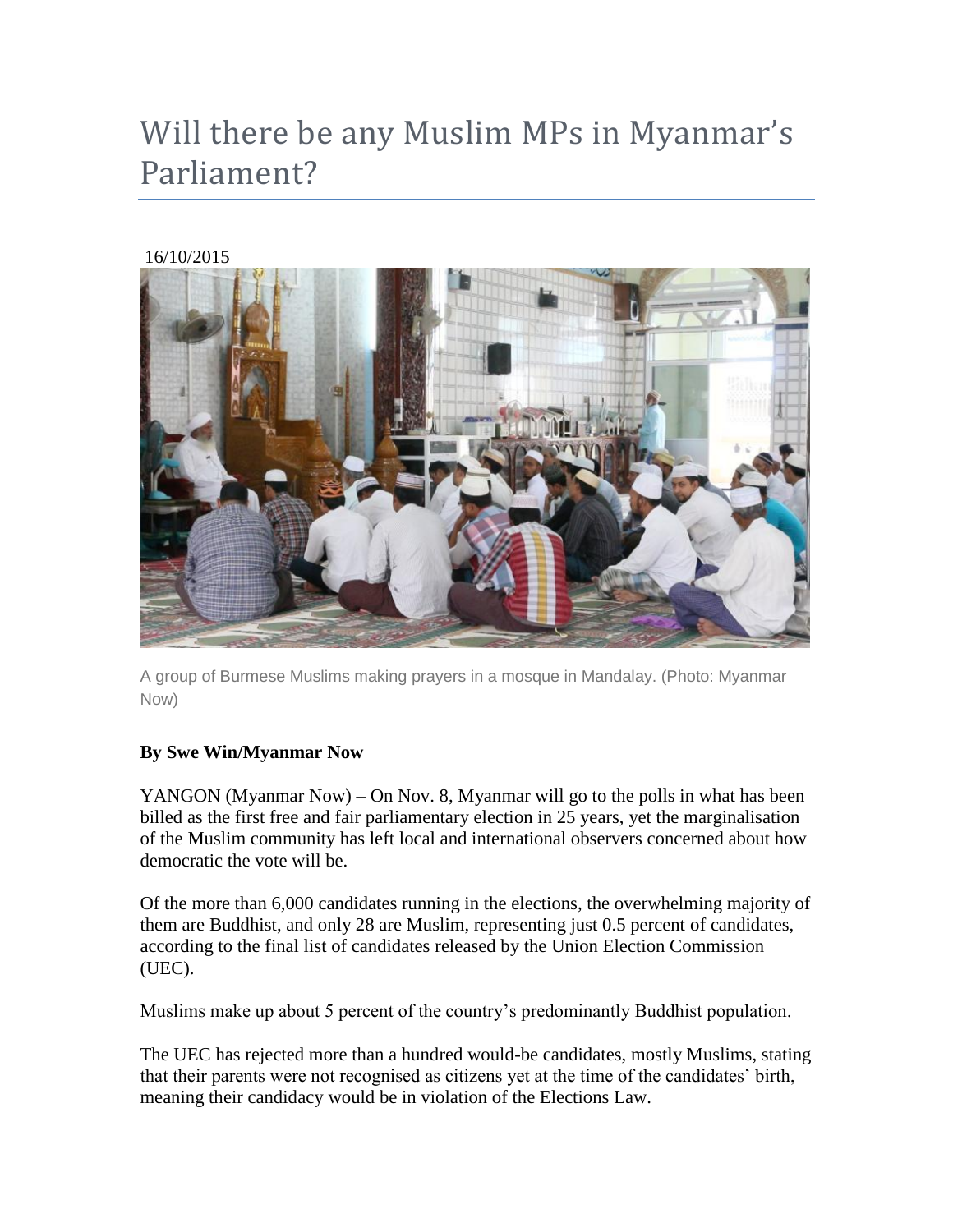The decision has [raised concerns](http://www.cartercenter.org/news/pr/myanmar-092515-pre-election.html) among rights groups and observers, and [regional](http://aseanmp.org/2015/09/14/urge-international-action-to-address-escalating-human-rights-concerns-in-myanmar/)  [lawmakers](http://aseanmp.org/2015/09/14/urge-international-action-to-address-escalating-human-rights-concerns-in-myanmar/) warned it could "undermine the credibility of the contest".

"In any other country the rejection of an entire class of candidates would render the contest itself undemocratic," Charles Santiago, a member of parliament from Malaysia and chairperson of the ASEAN Parliamentarians for Human Rights said in a statement in September.

Religious tensions are running high in Myanmar ahead of the election, largely stoked by the radical Buddhist group Ma Ba Tha, which has emerged as a powerful force.

"We are all in a helpless state," said Kyaw Min, a Muslim politician and chairman of Democracy and Human Rights Party. "The decisions are arbitrarily made along racial and religious lines."

His party submitted applications for 18 candidates mainly for constituencies in Rakhine state in western Myanmar which has a sizable population of stateless Rohingya Muslims, but only three were approved as candidates.

In total, UEC figures show that of 6,074 approved candidates in the elections there are 5,130 Buddhists, 903 Christians and 28 Muslims.

Not only are there very few Muslim candidates running in the elections, but most are representing little-known political parties, leaving many with slim chances of winning any seats.

"There is strong likelihood that there will be no Muslim legislator in the parliament," said Myo Thant, a Muslim politician who has decided not to run in the poll which he said is being held under the influence of nationalist monks.

"Everyone is pandering to the wish of the Ma Ba Tha," he said.

### MAJOR PARTIES EXCLUDE MUSLIMS

In an apparent move to appease Ma Ba Tha, the main political parties have excluded Muslims as candidates.

Some Ma Ba Tha monks have publicly condemned the popular National League for Democracy party (NLD) led by Aung San Suu Kyi as a "pro-Islam" party which Buddhists should not vote for.

Perhaps in response to the group's swelling influence, neither the NLD or the ruling Union Solidarity and Development Party have fielded any Muslim candidates.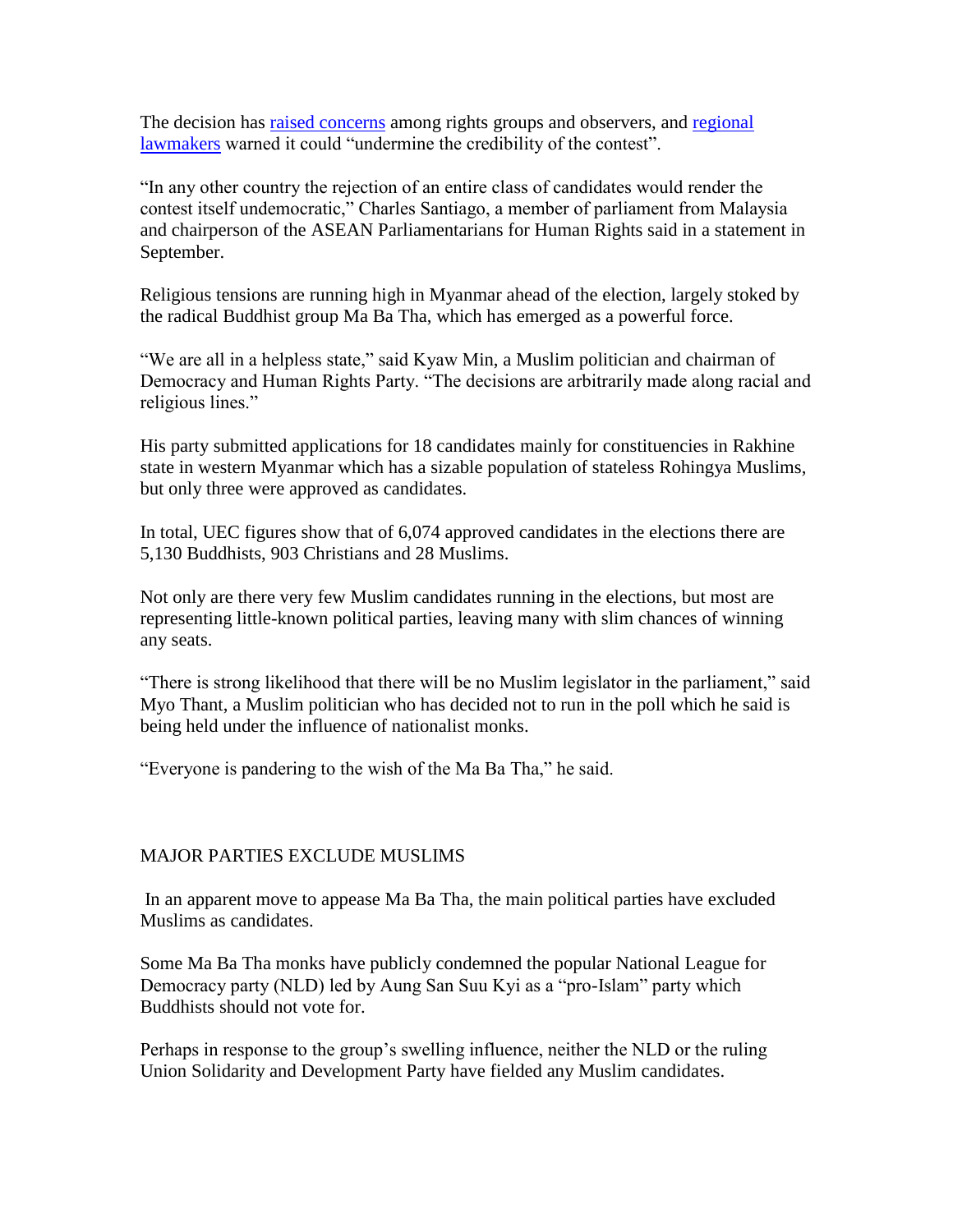The NLD's leadership made the decision to exclude Muslims from its candidate list to avoid criticism, said, NLD spokesman Win Htein.

"Our NLD members who are Muslims are very much understanding of this situation," he said.

Apart from two Muslim candidates representing the National Unity Party (NUP), the party of the former military dictator Ne Win, almost all Muslim candidates are representing little known, Yangon-based Muslim political parties.

Kyaw Min said powerful parties are avoiding Muslims either out of fear that they will lose votes or with the deliberate intent to keep the Muslims out of formal political arena.

"The result is Muslims will lose their democratic right to represent their community. This will also discourage the patriotism of Muslims in this country," he said.

His party is one of a handful that is fielding Muslim candidates outside Yangon, including the only Muslim candidate in the town of Maungdaw in northern Rakhine State.

Like many of his party's would-be candidates, Kyaw Min himself was rejected by the election commission, despite him winning a seat in the 1990 elections, the results of which were ignored by the junta.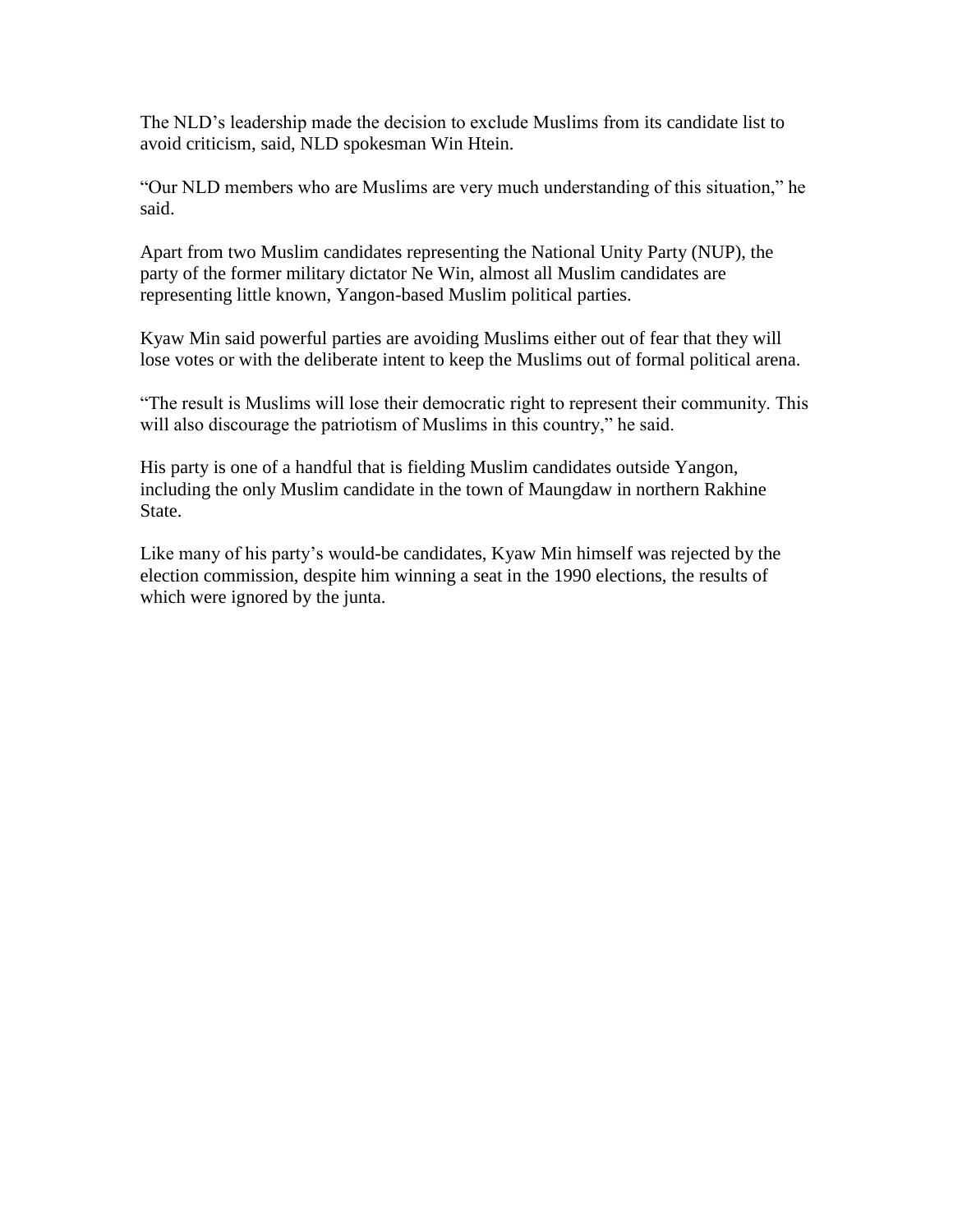## No Muslim MP in Parliament?



Source: Union Election Commission. http://uecmyanmar.org

#### MUSLIMS DISENFRANCHISED

In Rakhine state, the authorities have revoked the "white cards"—temporary national identity cards – of hundreds of thousands of Rohingya Muslims, making them ineligible to vote.

These white cards enabled the embattled Muslim community there to vote in previous elections in 1990 and in 2010. They will now be disenfranchised, warned United Nations Secretary General Ban Ki-Moon.

"I am deeply disappointed by this effective disenfranchisement of the Rohingya and other minority communities," the U.N. chief said late last month.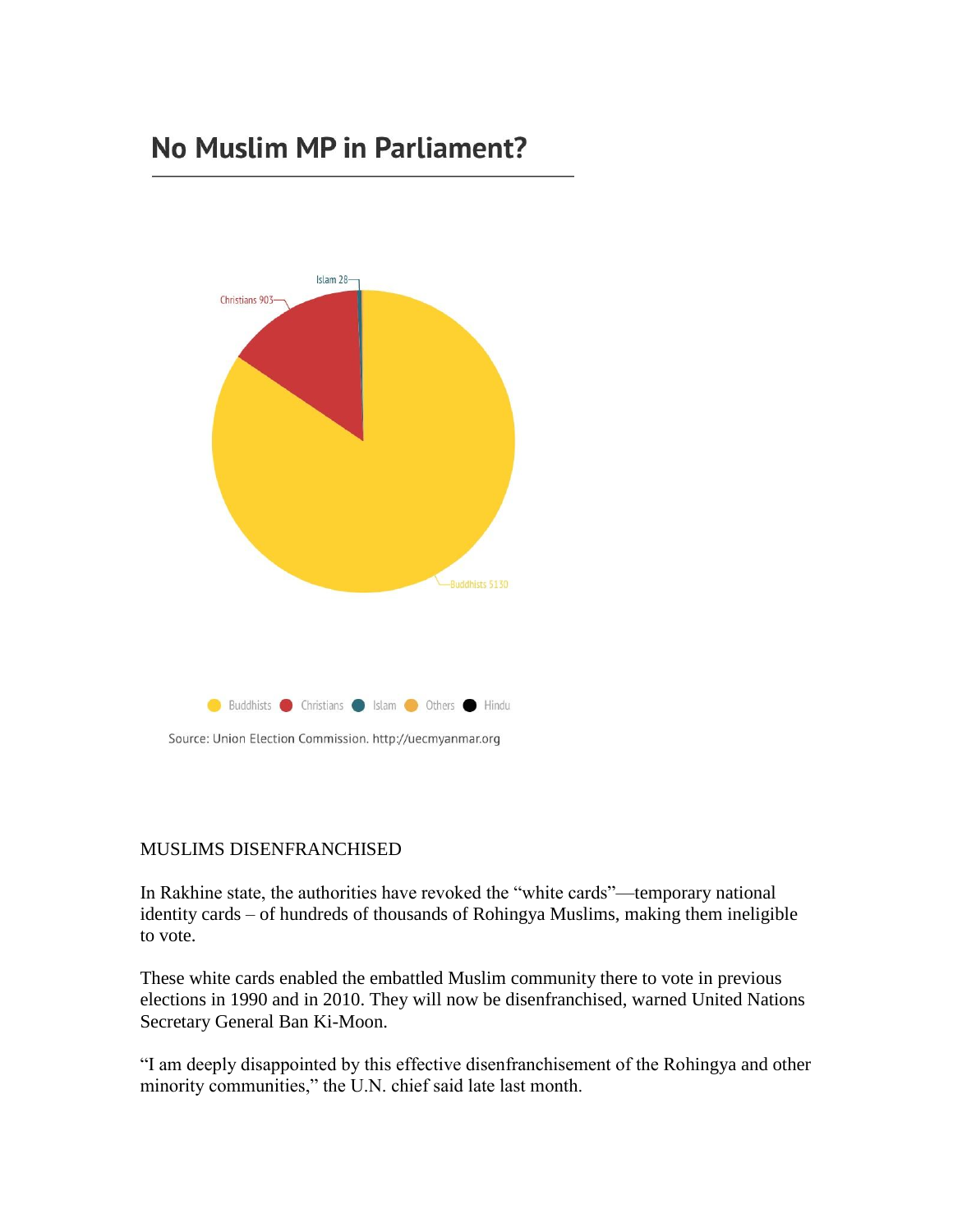The Carter Center, which is observing the elections, released a [statement](http://www.cartercenter.org/news/pr/myanmar-092515-pre-election.html) on Sept. 25, saying, "The disqualification of almost all Muslim candidates running in Rakhine state further limits representation possibilities for the Rohingya population, already largely disenfranchised by the cancellation of voting rights for former temporary citizenship card holders<sup>"</sup>

The current union parliament is already dominated by Buddhists. There are only three Muslim legislators from USDP representing constituencies in the towns of Buthidaung and Maungdaw in northern Rakhine State.

Despite their small number, they have asked more questions than any other MPs according to Myanmar Now's analysis of data of MPs' questions in 11 out of 12 parliamentary sessions since the government took power in 2011.

Most were related to the citizenship and other rights issues regarding the Rohingya. Yet none of the three are not on the ballot for the upcoming elections.

While two have apparently left politics, Shwe Maung, who represents the town of Buthidaung in Rakhine State, quit the USDP and attempted to run as an independent candidate. He was disqualified for the same reason as other Muslim candidates.

"I wish I could say I was an exception. But the truth is that Rohingya, along with other Muslims in Myanmar, are totally alienated and excluded from participation in politics. And make no mistake: it is because of our ethnicity and religion," Shwe Maung has said in a [statement](http://aseanmp.org/2015/09/14/urge-international-action-to-address-escalating-human-rights-concerns-in-myanmar/) released by APHR last month.

Hla Toe, a Muslim who co-chairs the Kaman National Development Party, has little hope of winning a seat in Rakhine State. Of four Muslim candidates running in Rakhine State, two are from his party.

"We will try to win a seat in Yangon, but we don't think we will win in Rakhine State where there is a lot of racial discrimination," said Hla Toe, who himself is running for a lower house seat in Yangon's Minglar Taungnyunt township. (editing by Ros Russell)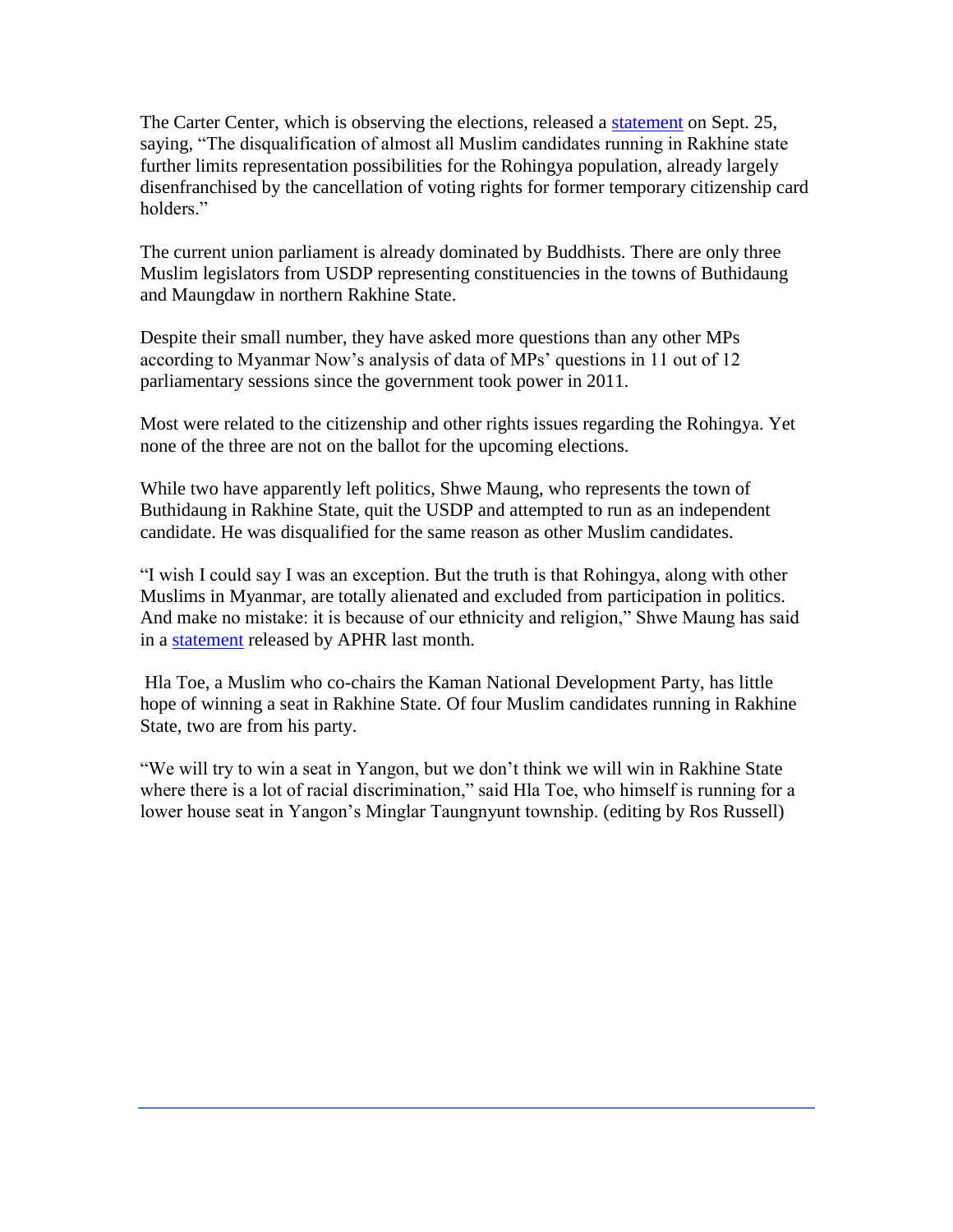# **Stigma stalks Myanmar's HIV patients despite advances in treatment**

01/12/2015



An HIV patient stares out of an window at a HIV clinic run by MSF in Yangon's Tharketa township. (Photo: Ei Cherry Aung/Myanmar Now)

### By Ei Cherry Aung

YANGON (Myanmar Now) – Two weeks after Cho's husband died at his parent's home in 2013, his family called her and told her he died of AIDS. She should get tested, they told her.

Cho, whose name has been changed to protect her identity, vividly remembers rushing to a clinic in sweltering heat to get a blood test. She breathed a sigh of relief when it came out negative.

But then she started losing weight and began falling ill more frequently. In September this year, Cho, who used to run a clothes stall at a neighbourhood market, went for another HIV test. It was positive.

"As soon as I found out I had HIV, I felt really sad as well as upset," the 43-year-old told Myanmar Now, wiping away tears from her cheeks with the back of her hand.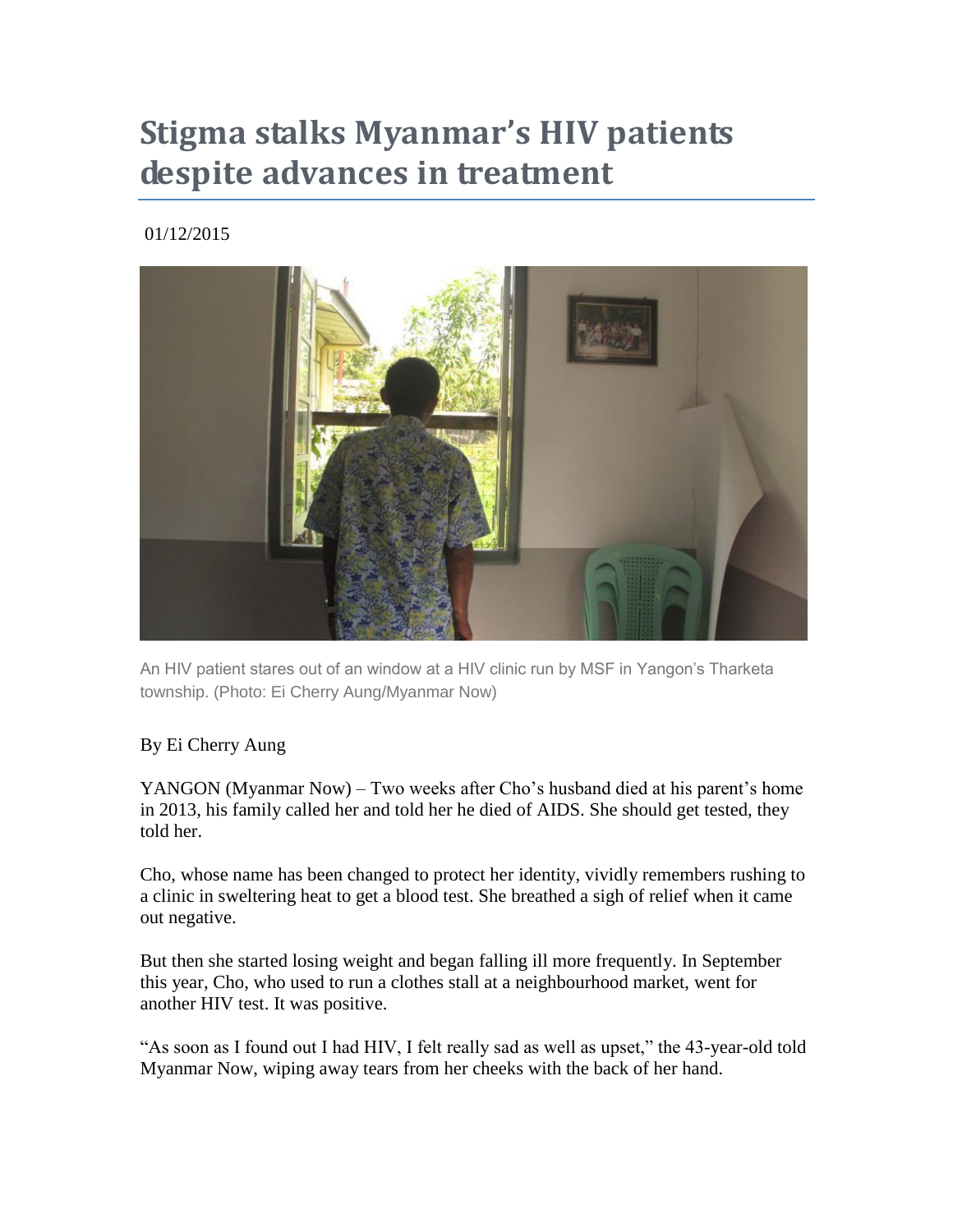Within two days, she had arrived at a clinic and hospice for HIV patients founded by a member of parliament from the National League for Democracy (NLD), as her family, who live in Hlaing Thar Yar township, did not want her to live with them.

Although the virus cannot be transmitted by day-to-day contact, they were worried that she would infect her younger sister's child, so while they support her financially, they would rather she never came home, Cho said.

"My 21-year-old daughter has not come to visit me once since I arrived here, but at least she speaks to me on the phone, so it's not bad," she said.

The hospice is home to nearly 300 patients, many of whom have similar stories of rejection.

Myanmar has made great strides in terms of access to medication compared to a few years ago when only a third of people who needed treatment were receiving it, and cashstrapped clinics had to turn patients away.

Some 210,000 people are currently living with HIV/AIDS in Myanmar, of whom around 160,000 need and receive lifesaving antiretroviral treatment (ART) based on the World Health Organization's guidelines, according to Medecins Sans Frontieres (MSF).

MSF, which has long been the main provider of ART in the southeast Asian nation, currently provides ART, which can also prevent the spread of HIV, to nearly over 10 percent patients, with only around 500 who are unable to access it for various reasons.

"Now you can get ART in government-run hospitals in many states and regions," Soe Yadanar, a doctor with MSF, told Myanmar Now.

### STIGMA REMAINS

Yet the stigma and discrimination faced by people living with HIV lingers in Myanmar, even as the world marks World AIDS Day on Dec. 1.

Ignorance and fear surrounding the HIV virus which causes AIDS are among the many challenges that will face Myanmar's new government in overhauling a neglected health system and changing attitudes formed by misinformation and a conservative culture.

A 48-year-old mother from Ayeyarwady Region has a similar tale to Cho. She says her community shunned her family as soon as their HIV status came to light three years ago.

"Since I got HIV, nobody asked me to work at their homes anymore," the woman, a slight day labourer who looks much older than her years, told Myanmar Now. She was at the clinic in Yangon to receive her monthly medicine.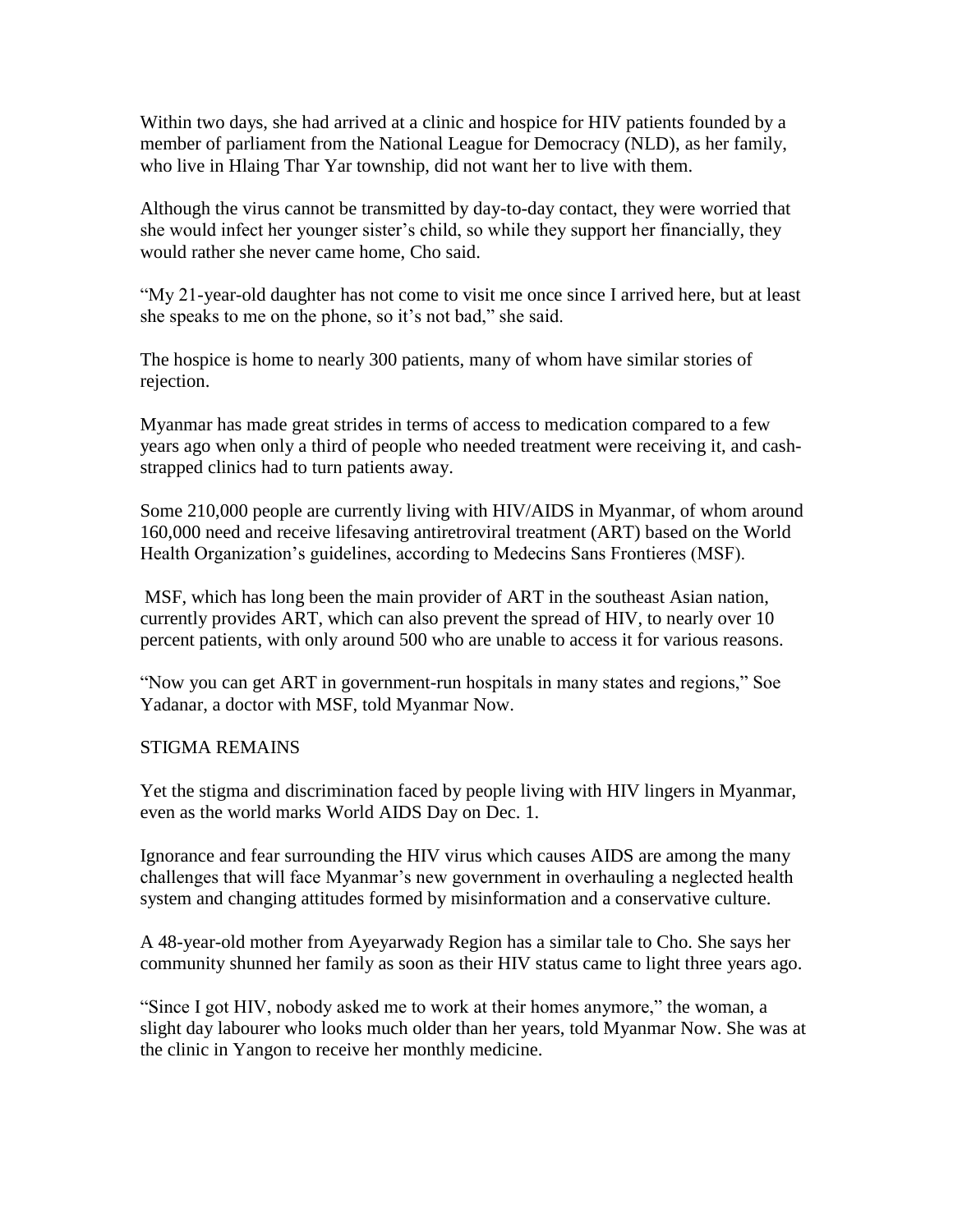She and her five-year-old son, who is also HIV positive, now survive on fruits and vegetables they have planted in their garden.

"Without a job, we don't have money. Sometimes it's really difficult to find food," she said, her little boy sitting at her side.

Like Cho, the woman only found out she and her son had HIV after her husband passed away and a friend who was worried about their health problems brought her to an international health organisation for a medical test.

The boy, who was just two when his father died, has little idea of what is going on except that he needs to take regular medication, the mother said. His friends at kindergarten seem to know, however.

"My friends never asked me to join them when they're playing. They stop playing if I'm included," he said, eating a piece of bread.

The mother says she keeps her son with her as much as she can to ensure he takes his medication at the right time.

"I'm worried he would worsen if he makes a mistake about when to take the medicine. It's important that our conditions don't worsen because if anything happens, there's nobody to look after us," she said.

MSF's Soe Yadanar said much of the stigma and discrimination was linked to a lack of knowledge about HIV, and poor families not having anyone to care for people living with HIV.

"We've seen cases where if someone looking after a patient with HIV dies while the patient is unwell, other people don't want to take care of the person with HIV anymore," she said.

#### **CHALLENGES**

Soe Yadanar added that while access to ART is much easier these days, there are still challenges in delivering the treatment because of shortages of appropriate staff, especially doctors.

"On some days, patients had to wait for a whole day to see a doctor. When there are not enough doctors, the patients can't explain their conditions in detail and the doctors can't give the patients the care they need," she said.

"People living with HIV tend to feel small so they need doctors and nurses who are able to reassure them. There needs to be enough people to take care of the needs of the patients properly," she added.